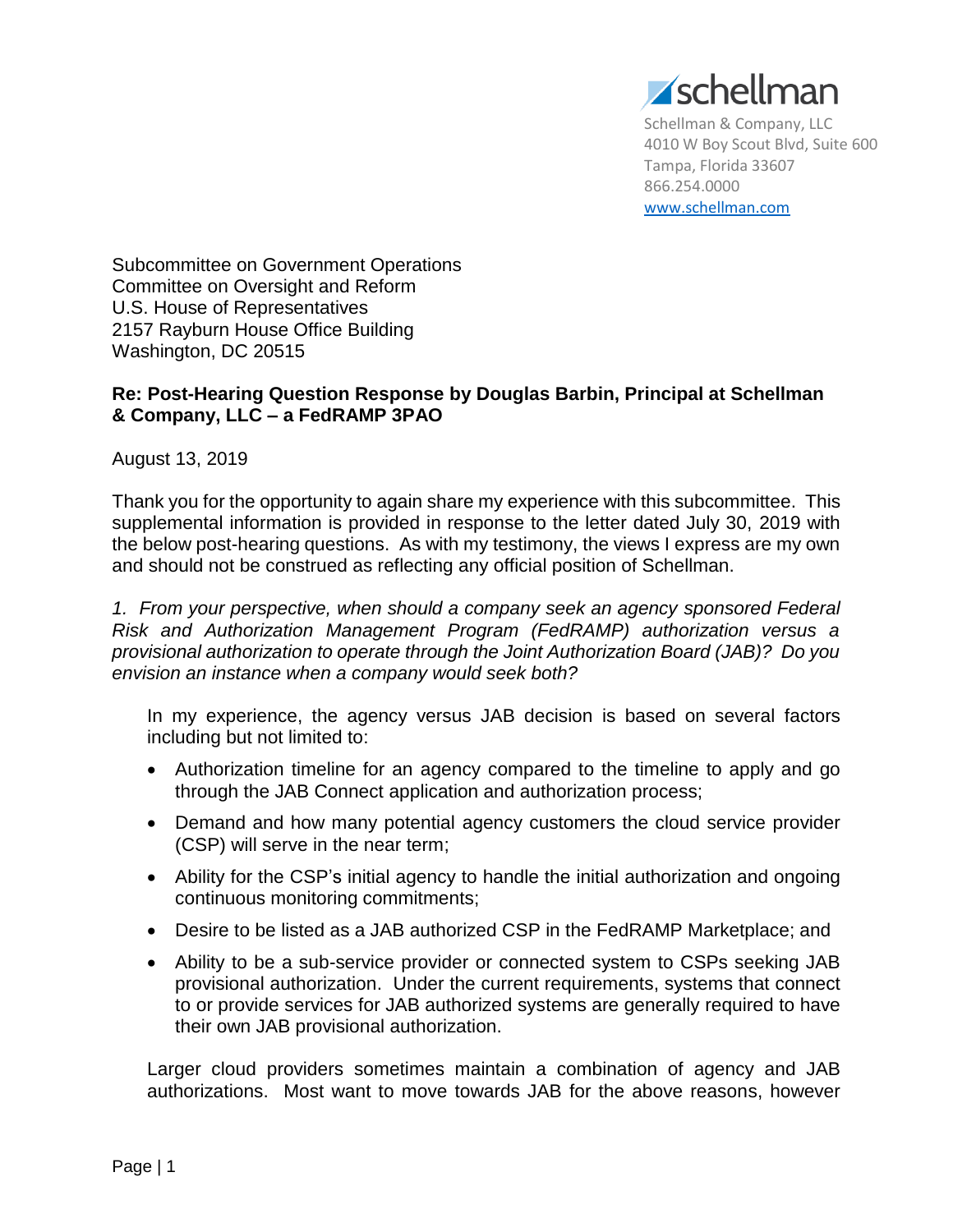agency authorizations are still more prominent due to limited JAB resources. I see no reason why a CSP would seek and maintain JAB and agency authorizations for the same system.

## *2: What advice would you give to cloud service providers seeking FedRAMP authorization?*

While Schellman's services are limited to independent assessments and not consulting or implementation services, we often counsel clients in such a manner that sets appropriate expectations for the program and the assessment process. This regularly includes discussions with current clients that undergo various commercial compliance assessments such as the AICPA System and Organizational Control (SOC) examinations, Payment Card Industry Data Security Standard (PCI DSS) assessments, ISO 27001 certifications, and US and international privacy assessments.

In these discussions, I typically start with the recognition that FedRAMP is based on the most comprehensive set of cybersecurity requirements a CSP has likely complied with to date, almost always exceeding what the CSP had in place for any of the above commercial compliance frameworks.

The second topic is cost and investment. At the hearing, significant attention was placed on the "cost to attain FedRAMP" some citing more than one million in investment. While accurate, it is important in such an analysis to understand the component costs including:

- 1. Costs to implement the detailed FedRAMP and NIST control requirements. This may include engineering changes, software development and improvements, as well as process updates of documentation, policies, procedures, and training.
- 2. Consulting services expenditures to help implement the required controls and produce the necessary documentation for FedRAMP.
- 3. Independent assessor fees to conduct the initial and ongoing assessments and produce the required deliverables.
- 4. Ongoing continuous monitoring cost for the CSP to perform scanning, monitoring, and provide regular reports to the agency or JAB.

My experience shows that the organization's preparedness to comply with the detailed FedRAMP requirements has the largest impact on costs.

Third, I regularly promote the FedRAMP Ready program's success in shortening assessment timelines. This program, which tests the top 10% of the FedRAMP controls, including all federal mandates, allows CSPs to have their key controls evaluated early in the journey and serves as a diagnostic first step. As FedRAMP Ready does not require an agency sponsor, it allows for cloud providers to demonstrate preliminary capabilities to the marketplace, aiding them in attracting potential agency sponsors and customers.